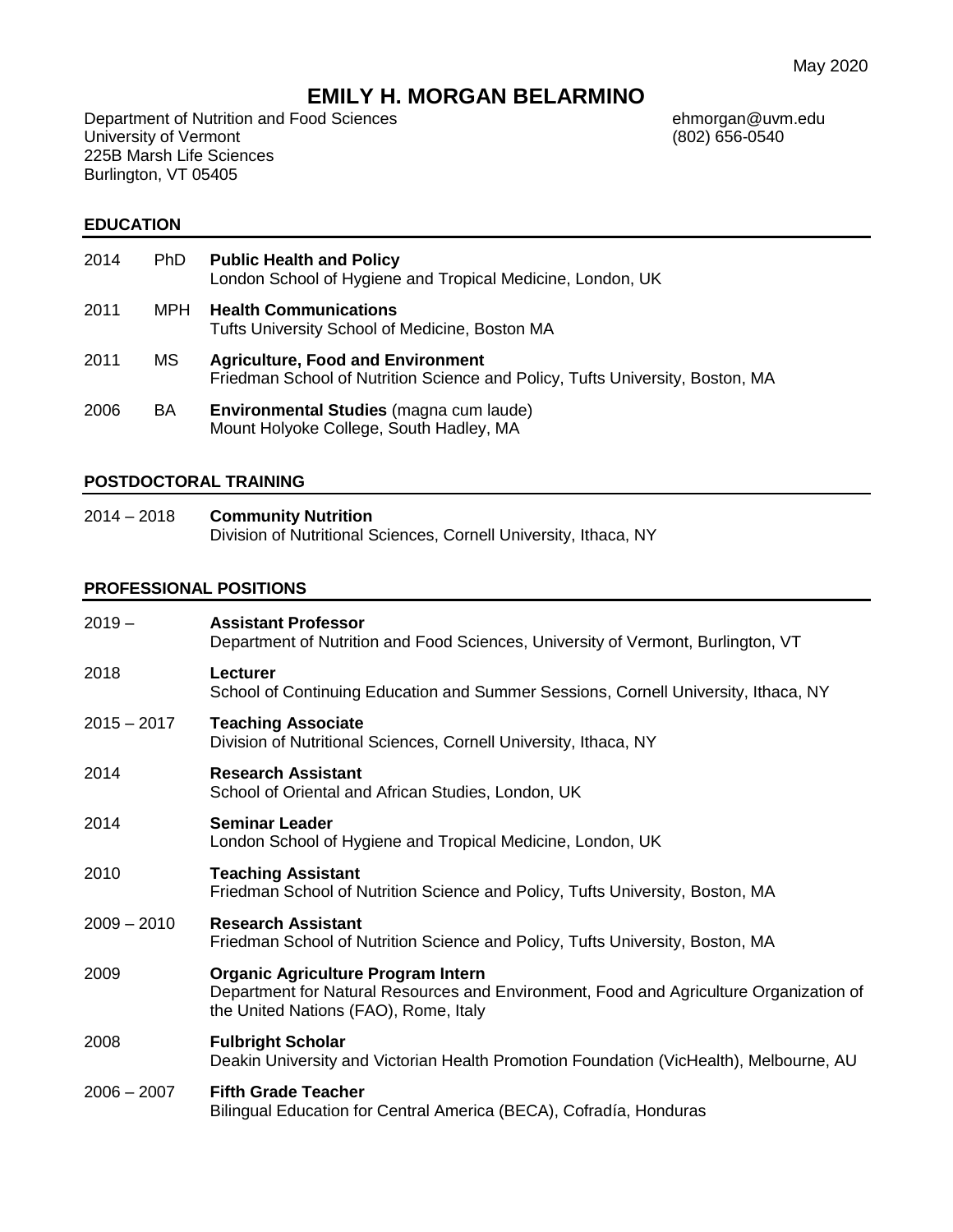# 2005 **Teaching Assistant** Mount Holyoke College, South Hadley, MA

2005 **Research Assistant** Western Michigan University and Universidad Autónoma de Yucatán, Mérida, Mexico

# **PEER-REVIEWED JOURNAL PUBLICATIONS**

# **Under review**

- 1. **Belarmino EH**, Malinowski A, Flynn K. Diaper need is associated with risk for food insecurity in a statewide sample of WIC participants. *Under review*.
- 2. Niles MT, Bertmann F, **Belarmino EH**, Wentworth T, Biehl E, Neff RA. The early food insecurity impacts of COVID-19. *Under review*.
- 3. Seguin-Fowler RA, Hanson KL, Marshall G, **Belarmino EH,** Jilcott Pitts SB, Kolodinsky J, Sitaker M, Ammerman AS. Fruit and vegetable intake assessed by repeat 24-hour recalls (but not by a dietary screener) is associated with skin carotenoid measurements in adults. *Under review*.
- 4. Seguin-Fowler RA, Hanson KL, Jilcott Pitts SB, Kolodinsky J, Sitaker M, Ammerman AS, Marshall G, **Belarmino EH** , Garner JA, Wang W. Effects of a cost-offset community supported agriculture plus nutrition education intervention on household food security as well as dietary intake and behaviors among adult caregivers and children: a randomized controlled trial. *Under review*.
- 5. Lu I, Hanson KL, Pitts SJ, Kolodinsky J, Ammerman AS, Sitaker M, Wang W, Volpe LC, **Belarmino EH**, Garner J, Gonsalves L, Seguin RA. A qualitative investigation of the benefits of, barriers to, and recommendations for improving nutrition education paired with a cost offset community supported agriculture program for low-income families. *Under review*.

*\*Name change from Morgan to Belarmino in June 2020*

## **In-press or published**

- 1. Sitaker M, McCall M, **Morgan EH**, Wang W, Kolodinsky JM, McGuirt JT, Ammerman A, Pitts, SJ, Seguin-Fowler RA. Balancing social values with economic realities: farmer experience with a costoffset CSA. *J Agric Food Syst Community Dev*. In press.
- 2. **Morgan EH**, Schoonees AM, Sriram U, Faure M, Seguin-Fowler RA. Caregiver involvement in interventions for improving children's dietary intake and physical activity behaviors (Review). *Cochrane Database of Systematic Reviews*. 2020;1: CD012547. doi:10.1002/14651858.CD012547.pub2.
- 3. Becot F, Sitaker M, Kolodinsky J, **Morgan EH**, Wang W, Garner JA, Ammerman AS, Jilcott Pitts, SB, Seguin RA. Can a small shift in the purchase of local foods by Supplemental Nutrition Assistance Program (SNAP) recipients impact the local economy? *Renew Agr Food Syst*. 2020;35(1):90-101. doi:10.1017/S1742170518000327.
- 4. **Morgan EH**, Graham ML, Marshall GA, Hanson KL, Seguin-Fowler RA. Serum carotenoids are strongly associated with dermal carotenoids but not self-reported fruit and vegetable intake among overweight and obese women. In press. *Int J Behav Nutr Phys Act*. 2019;16:104.
- 5. Haynes-Maslow L, Osborne I, Jilcott Pitts S, Sitaker, M, Byker-Shanks C, Leone, L, Maldonado A, McGuirt J, Andress L, Bailey-Davis L, Baquero B, Kolodinsky J, Lo BK, **Morgan EH**, Seguin RA, Ammerman AS. Rural corner store owners' perceptions of stocking healthier foods in response to proposed SNAP Retailer Rule changes. *Food Policy*. 2018;81:58-66. doi:10.1016/j.foodpol.2018.10.004.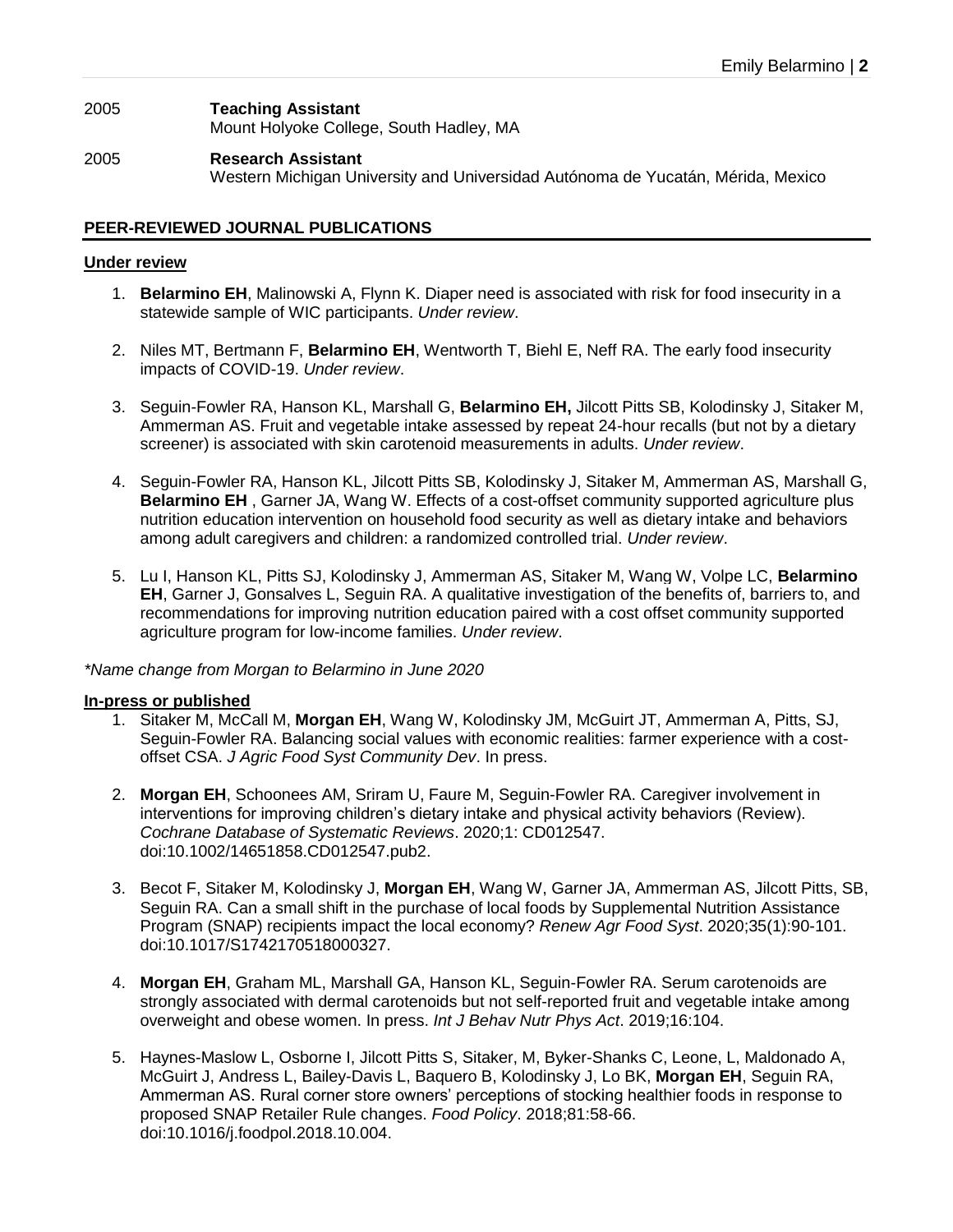- 6. **Morgan EH**, Severs MM, Hanson KL, McGuirt J, Becot, F, Wang W, Kolodinsky J, Sitaker M, Jilcott Pitts, SB, Ammerman AS, Seguin RA. Gaining and maintaining a competitive edge: evidence from CSA members and farmers on local food marketing strategies. *Sustainability*. 2018;10:2177. doi:10.3390/su10072177.
- 7. White MJ, Pitts SJ, McGuirt JT, Hanson KL, Kolodinsky J, **Morgan EH**, Wang W, Sitaker M, Seguin RA. The perceived influence of cost-offset community supported agriculture on food access among low-income families. *Public Health Nutr*. 2018;1-9. doi:10.1017/S1368980018001751.
- 8. **Morgan EH**, Hawkes C, Dangour AD, Lock K. Analyzing food value chains for nutrition goals. *J Hunger Environ Nutr*. 2018. doi:10.1080/19320248.2018.1434106.
- 9. Haynes-Maslow L, Andress L, Jilcott Pitts S, Osborne I, Baquero B, Bailey-Davis L, Byker-Shanks C, Houghtaling B, Kolodinsky J, Lo BK, **Morgan EH**, Piltch E, Prewitt E, Seguin RA, Ammerman AS. Arguments used in public comments to support or oppose the USDA's minimum stocking requirements: a content analysis. *J Acad Nutr Diet*. 2018;118(9):1664-1674. doi:10.1016/j.jand.2017.12.005.
- 10. Lo BK, **Morgan EH**, Folta SC, Graham ML, Paul LC, Nelson ME, Jew NV, Moffat LF, Seguin RA. Using a triangulation mixed methods design to understand environmental influences on physical activity among rural adults in Montana. *In J Environ Res Public Health*. 2017;14(1173). doi:10.3390/ijerph14101173.
- 11. Hanson KL, Kolodinsky J, Wang W, **Morgan EH**, Jilcott Pitts S, Ammerman AS, Sitaker M, Seguin RA. Adults and children in low-income households that participate in cost-offset community supported agriculture have high fruit and vegetable consumption. *Nutrients*. 2017;9(7):726. doi:10.3390/nu9070726.
- 12. Seguin RA, **Morgan EH**, Hanson KL, Ammerman AS, Jilcott Pitts SB, Kolodinsky J, Sitaker M, Becot F, Connor LM, Garner JA, McGuirt JT. Farm Fresh Foods for Healthy Kids (F3HK): an innovative community supported agriculture intervention to prevent childhood obesity in low-income families and strengthen local agricultural economies. *BMC Public Health*. 2017;17:306. doi:10.1186/s12889- 017-4202-2.
- 13. **Morgan EH**, Schoonees AM, Faure M, Seguin RA. Caregiver involvement in interventions for improving children's dietary intake and physical activity behaviors (Protocol). *Cochrane Database of Systematic Reviews*. 2017;2:CD012547. doi:10.1002/14651858.CD012547.
- 14. Kolodinsky JM, Sitaker M, **Morgan EH**, Connor LM, Hanson KL, Becot F, Jilcott Pitts SB, Ammerman A, Seguin RA. Can CSA cost-offset programs improve diet quality for limited resource families? *Choices*. 2017;32(1).
- 15. Sriram U, **Morgan EH**, Graham ML, Folta S, Seguin RA. Support and sabotage: the influence of relationships on health behaviors among rural adults. *J Rural Health*. 2017;34:88-97. doi:10.1111/jrh.12232.
- 16. Kadiyala S, **Morgan EH**, Cyriac S, Margolies A, Roopnaraine T. Adapting agriculture platforms for nutrition: a case study of a participatory video-based agricultural extension platform in India. *PLOS ONE*. 2016;11(10):e0164002. doi:10.1371/journal.pone.0164002.
- 17. **Morgan EH**, Graham ML, Folta S, Seguin RA. A qualitative study of factors related to cardiometabolic risk in rural men. *BMC Public Health*. 2016;16:305. doi:10.1186/s12889-016-2977-1.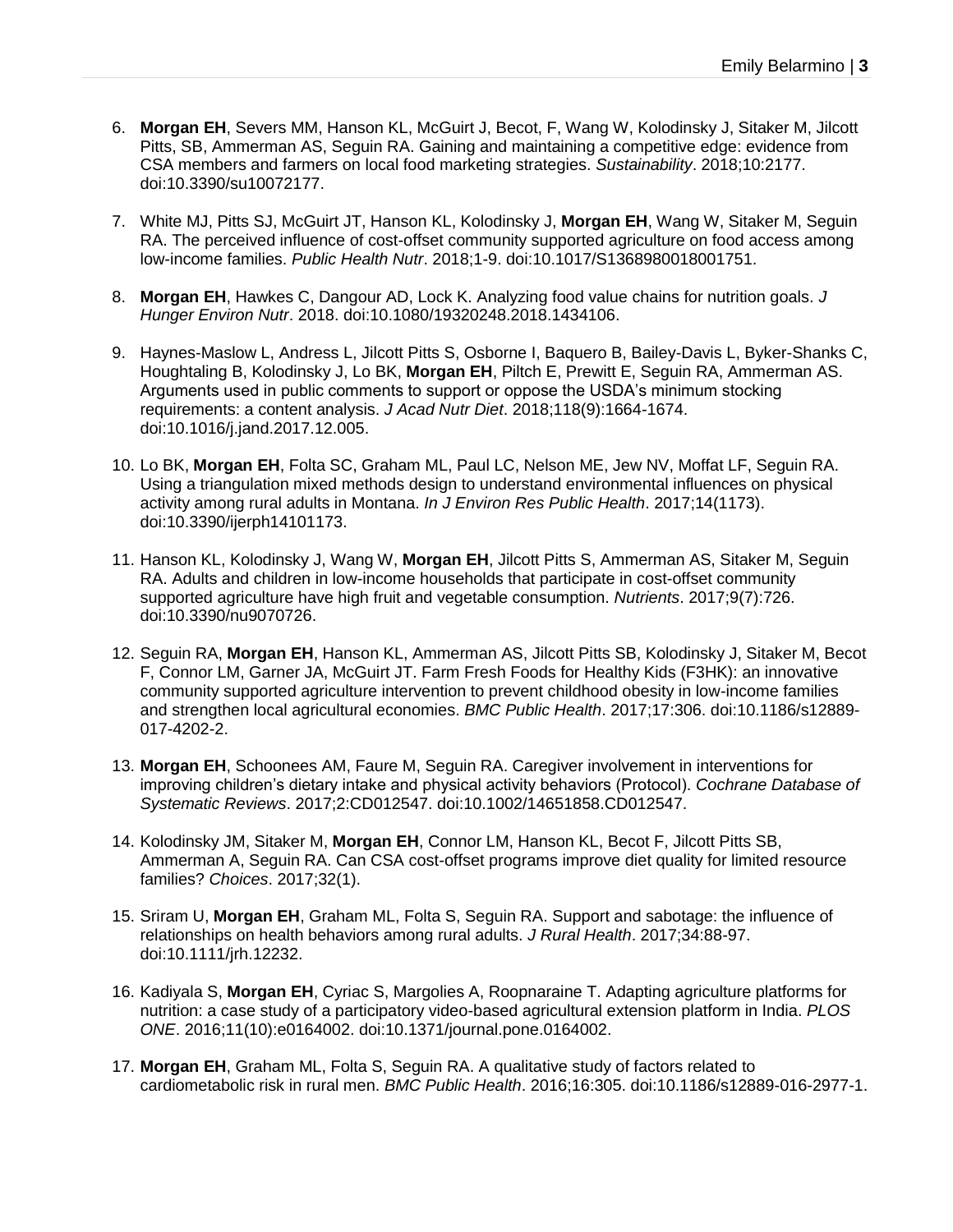- 18. **Morgan EH**, Vatucawaqa P, Snowdon W, Dangour AD, Worsley A, Lock K. Factors influencing fruit and vegetable intake among urban Fijians: a qualitative study. *Appetite*. 2016;101:114-118. doi: 10.1016/j.appet.2016.03.003.
- 19. Taylor M, Kambuou R, Lyons GH, Hunter D, **Morgan EH**, Quartermain A, Robert N, Paofa J, Lorens A, Tuia VC. Realising the potential of indigenous vegetables through improved germplasm information and seed systems. *Acta Hortic*. 2015;1102:29-42. doi:10.17660/ActaHortic.2015.1102.3.
- 20. Seguin RA, **Morgan EH**, Connor LM, Garner JA, King AC, Sheats JL, Winter SJ, Buman, MP. Rural food and physical activity assessment using a novel e-tablet-based application, New York, 2013- 2014. *Prev Chronic Dis*. 2015;12:150147. doi:10.5888/pcd12.150147.
- 21. Kanter R, Augusto GF, Walls HL, Cuevas S, Flores-Martinez A, **Morgan EH**, Tak M, Picchioni F. 4th Annual Conference of the Leverhulme Centre for Integrative Research on Agriculture and Health (LCIRAH), Agri-food policy and governance for nutrition and health, London, 3-4 June 2014. *Food Secur*. 2014;6(5):747-753. doi:10.1007/s12571-014-0379-8.
- 22. Hawkes C, Thow AM, Downs S, Ling AL, Ghosh-Jerath S, Snowdon W, **Morgan EH**, Thiam I, Jewell J. Identifying effective food systems solutions for nutrition and non-communicable diseases: examples from the fats supply chain. *SCN News*. 2014;40:39-47.
- 23. **Morgan EH**, Houser RF, Au LE, Sacheck JM. Associations between three school-based measures of health: is BMI enough? *J Sch Nurs*. 2013;29(5):378-385. doi:10.1177/1059840512470142.
- 24. Dangour AD, Hawkesworth S, Shankar B, Watson L, Srinivasan CS, **Morgan EH**, Haddad L, Waage J. Can nutrition be promoted through an agriculture-led food price policy? A systematic review. *BMJ Open*. 2013;3. doi:10.1136/bmjopen-2013-002937.
- 25. Harris J, Bruce M, Cavatorta E, Cornelsen L, Haesler B, Green R, **Morgan EH**, Stevano S, Walls, HL, Cunningham K. 3rd Annual Conference of the Leverhulme Centre for Integrative Research on Agriculture and Health (LCIRAH), Developing methods in agriculture and health research, London, 13-14 June 2013. *Food Secur*. 2013;5:887-894. doi:10.1007/s12571-013-0298-0.
- **26.** Au LE, Economos CD, Goodman E, Houser RF, Must A, Chomitz VR, **Morgan EH**, Sacheck JM. Dietary intake and cardiometabolic risk in ethnically diverse urban schoolchildren. *J Acad Nutr Diet*. 2013;112(11):1815-1821. doi:10.1016/j.jand.2012.07.027.
- **27.** Sacheck JM, **Morgan EH**, Wilde P, Griffin T, Nahar E, Economos CD. Key strategies for improving school nutrition: a case study of three school nutrition program innovators. *J Child Nutr Manag*. 2012;36(1).
- 28. Wilde P, **Morgan EH**, Roberts J, Schpok A, Wilson T. Relationship between funding sources and outcomes of obesity-related research. *Physiol Behav*. 2012;107(1):172-175. doi:10.1016/j.physbeh.2012.05.004.
- 29. **Morgan EH**, Worsley A. Expert perspectives on fruit and vegetable consumption in Australia. *Am J Health Promot*. 2011;26(1):10-13. doi:10.4278/ajhp.090615-QUAL-189.
- 30. Biles JJ, Brehm K, Enrico A, Kiendl C, **Morgan EH**, Teachout A, Vasquez K. Globalization of food retailing and transformation of supply networks: consequences for small-scale agricultural producers in southeastern Mexico. *J Latin Am Geog*. 2007;6(2):55-75. doi:10.1353/lag2007.0032.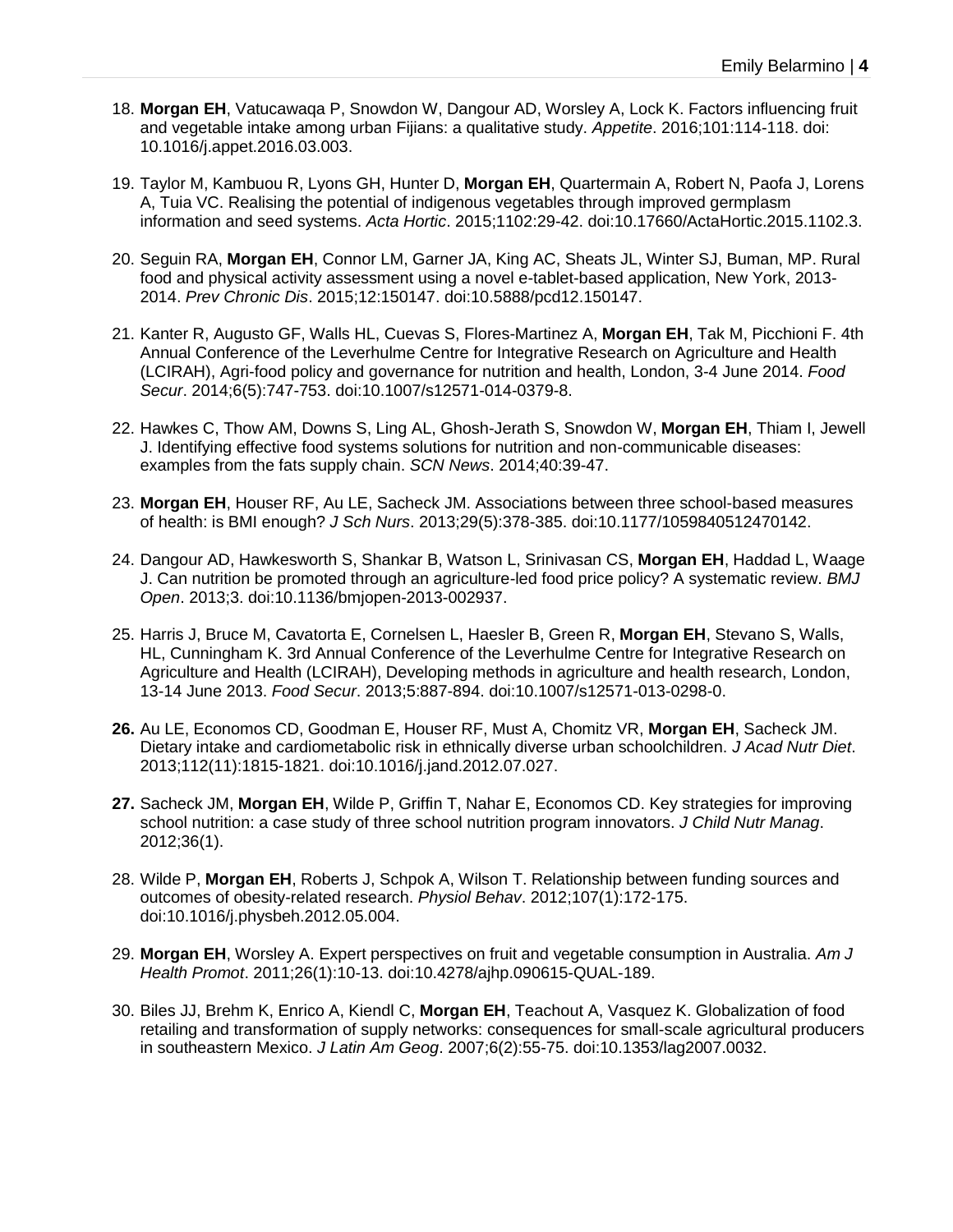# **OTHER PUBLICATIONS**

- 1. Niles NT, Bertmann F, **Morgan EH**, Wentworth T, Biehl E, Neff R. Food access and security during coronavirus: a Vermont study. *College of Agriculture and Life Sciences Faculty Publication*, 21, available online at: https://scholarworks.uvm.edu/calsfac/21. 2020.
- 2. Niles NT, Bertmann F, **Morgan EH**, Wentworth T, Biehl E, Neff R. Employment and food during coronavirus. *College of Agriculture and Life Sciences Faculty Publication*, 20, available online at: https://scholarworks.uvm.edu/calsfac/20. 2020.
- 3. Niles NT, Bertmann F, **Morgan EH**, Wentworth T, Biehl E, Neff R. The impact of coronavirus on Vermonters experiencing food insecurity. *College of Agriculture and Life Sciences Faculty Publication*, 19, available online at: https://scholarworks.uvm.edu/calsfac/19. 2020.
- 4. **Morgan EH**, Myers M, Farina A, Malik S. Food Resources in Ithaca: A guide for immigrants and international newcomers. Ithaca, NY: *Ithaca Welcomes Refugees*, available online at www.ithacawelcomesrefugees.org. 2018.
- 5. Hawkes C, Thow AM, Downs S, Ghosh-Jerath S, **Morgan EH,** Thiam I, Jewell J. Leveraging agriculture and food systems for healthier diets and noncommunicable disease prevention: The need for policy coherence. Expert working paper prepared for FAO's Global Forum on Food Security and Nutrition online discussion, "Nutrition-enhancing agriculture and food systems," 1-22 July, 2013.
- 6. **Morgan EH.** Book Review: Reshaping Agriculture for Nutrition and Health, edited by S. Fen and R. Pandya-Lorch, *AgriHealth News*. 2012;4(May):4-5.
- 7. **Morgan EH.** Fruit and vegetable consumption and waste in Australia: Recommendations towards a food supply system framework that will deliver healthy food in a sustainable way. Melbourne: *Victorian Health Promotion Foundation*, available online at www.vichealth.vic.gov.au. 2009.

## **CONFERENCE PRESENTATIONS (presenter underlined)**

- 1. **Belarmino EH**, Malinowski A, Flynn K. Diaper need and its association with food insecurity. Forthcoming oral presentation at the Association for Public Policy Analysis and Management International Conference. Online, 2020.
- 2. **Belarmino EH**, Schoonees AM, Sriram U, Faure M, Seguin-Fowler RA. Effects of involving parents and other adult caregivers in children's diet and physical activity interventions: a Cochrane systematic review. Forthcoming oral presentation at the Association for Public Policy Analysis and Management International Conference. Online, 2020.
- 3. **Morgan EH**, Carfagno ME, Hunsinger E, Hanson KL, Ammerman A, Kolodinsky J, Wang W, Sitaker, M, Seguin RS. Undergraduate education on food systems: an analysis of courses at land-grant institutions. Oral presentation at the Joint Annual Conference of the Association for the Study of Food & Society (ASFS) and Agriculture, Food and Human Values Society (AFHVS). Anchorage, AK, 2019.
- 4. Seguin RA, Ammerman AS, Connor LM, Garner JA, Hanson KL, Jilcott Pitts SB, Kolodinsky J, Marshall GA, McGuirt J, **Morgan EH**, Sitaker M, Wang W. Cost-offset community supported agriculture (CO-CSA) plus education improves caregivers' dietary quality and food security in lowincome households, as well as caregiver attitudes, self-efficacy, and skills. Oral presentation at the American Public Health Association Annual Meeting. San Diego, CA, 2018.
- 5. White MJ, Pitts SJ, McGuirt JT, Hanson KL, Kolodinsky J, **Morgan EH**, Wang W, Sitaker M, Seguin RA. The perceived influence of cost-offset community supported agriculture on food access among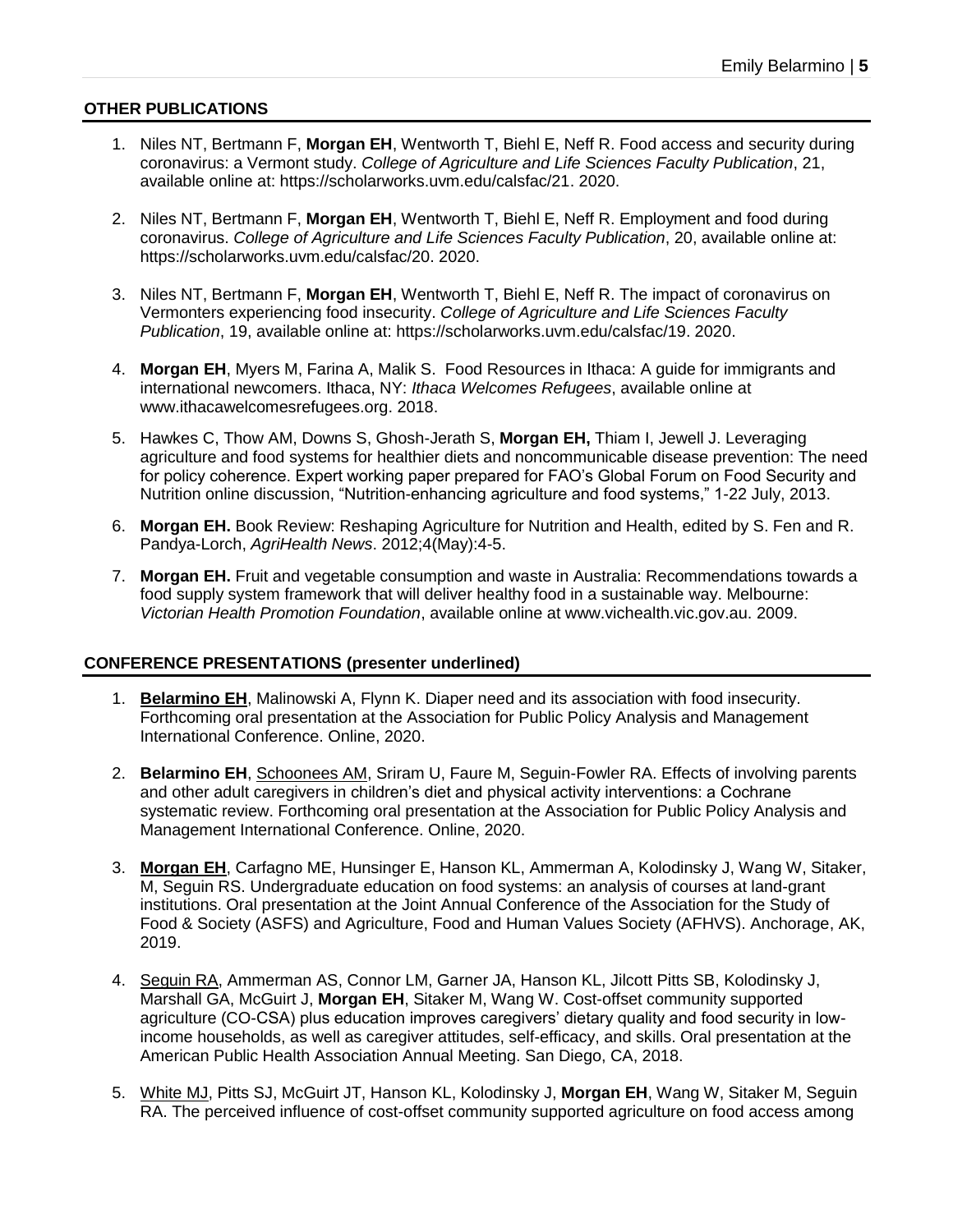low-income families. Poster presentation at the Academic Pediatric Association Regional Conference. Charlottesville, VA, 2018.

- 6. White MJ, Pitts SJ, McGuirt JT, Hanson KL, Kolodinsky J, **Morgan EH**, Wang W, Sitaker M, Seguin RA. The perceived influence of cost-offset community supported agriculture on food access among low-income families. Poster presentation at the Pediatric Academic Societies Meeting. Toronto, ON, 2018.
- 7. **Morgan EH**, Carfagno M, Ifeagwu K, Kam L, Seguin RA. Are 'healthy' foods also 'sustainable' foods: a content analysis of public comments submitted to the US Food and Drug Administration. Oral presentation at the American Public Health Association Annual Meeting. Atlanta, GA, 2017.
- 8. Haynes-Maslow L, **Morgan EH**, Byker-Shanks C, Lo B, Leone L, Seguin RA, Sitaker M, Kolodinsky J, Andress L, Pitts SJ, Baquero B, Bailey-Davis L, Ammerman A, Osborne I. Arguments used in public comments to support or oppose the USDA's minimum stocking requirements: a content analysis. Oral presentation at the American Public Health Association Annual Meeting. Atlanta, GA, 2017.
- 9. Haynes-Maslow L, **Morgan EH**, Piltch E, Byker-Shanks C, Lo B, Seguin RA, Kolodinsky J, Andress L, Houghtaling B, Pitts SJ, Prewitt TE, Baquero B, Bailey-Davis L, Ammerman A. Rural Corner Store Owners' Perceptions of USDA's Minimum Stocking Requirements for SNAP. Oral presentation at the American Public Health Association Annual Meeting. Atlanta, GA, 2017.
- 10. Kolodinsky J, Seguin RA, **Morgan EH**. Using resonance Raman spectroscopy (RRS) to measure the effectiveness of a cost-offset CSA intervention to reduce childhood obesity: bridging the gap between economist's and nutritionist's measurement of fruit and vegetable intake. Oral presentation at the Agriculture and Applied Economics Association Annual Meeting. Chicago, IL, 2017.
- 11. **Morgan EH**, Graham ML, Seguin RA. How do field-based measures of fruit and vegetable intake compare to serum carotenoids? Evidence from the Strong Hearts, Healthy Communities trial. Oral presentation at the International Society of Behavioral Nutrition and Physical Activity Annual Meeting. Victoria, Canada, 2017.
- 12. Seguin RA, Graham ML, Paul L, Diffenderfer A, **Morgan EH**, Eldridge G, Nelson M, Folta S. Integrating three evidence-based programs to construct a rural community-based cardiovascular disease prevention program. Oral presentation at the Society for Behavioral Medicine Annual Meeting, San Diego, CA, 2017.
- 13. **Morgan EH**, Hanson KL, Pitts SBJ, Kolodinsky J, Sitaker M, Ammerman A, Seguin, SA. Evaluating the relationship between the National Cancer Institute's Fruit and Vegetables Screener, repeat 24 hour recalls, and skin carotenoids as measures of fruit and vegetable intake in children. Poster presentation at the American Public Health Association Annual Meeting. Denver, CO, 2016.
- 14. Graham, ML, **Morgan EH**, Seguin, SA. A qualitative study of factors related to cardiometabolic risk in rural men. Poster presentation at Experimental Biology. San Diego, CA, 2016.
- 15. Graham, ML, **Morgan EH**, Seguin, SA. Is self-reported fruit and vegetable consumption associated with BioPhotonic skin scan score in women 40 years and older? Poster presentation at Experimental Biology. San Diego, CA, 2016.
- 16. **Morgan EH**, Vatucawaqa P, Snowdon W, Dangour AD, Lock K. Food and nutrition security in the Pacific: a vulnerability assessment of fruit and vegetable value chains in Fiji. Poster presentation at the Second International Conference on Global Food Security. Ithaca, NY, 2015.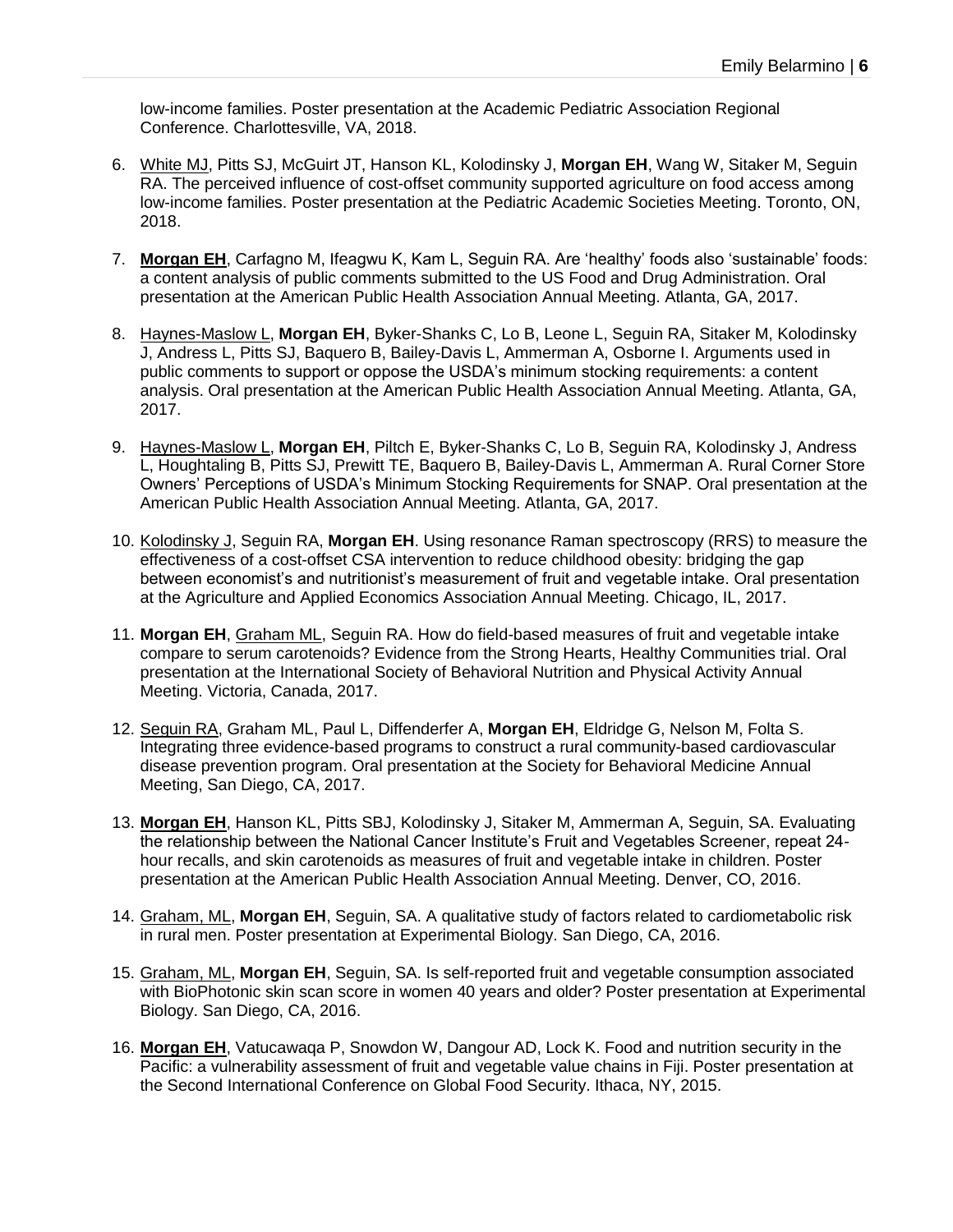- 17. Akuffo-Addo E, **Morgan EH**, Seguin RS. Understanding factors associated with protein intake: building blocks for an effective and sustainable agriculture-nutrition intervention in rural Ghana. Poster presentation at the Second International Conference on Global Food Security. Ithaca, NY, 2015.
- 18. Folta SC, Seguin RA, **Morgan EH**, Graham ML, Nelson ME, Paul L, Kenkel DS. Catalysts for health behavior change in rural adults: A qualitative study. Poster presentation at Experimental Biology. Boston, MA, 2015.
- 19. Sriram U, **Morgan EH**, Graham ML, Folta SC, Nelson ME, Paul L, Kenkel DS, Seguin, RA. Support and sabotage: The influence of relationships on healthy eating and physical activity behaviors in rural adults. Oral presentation at Experimental Biology. Boston, MA, 2015.
- 20. **Morgan EH**, Dangour AD, Snowdon W, Vatucawaqa P, Lock K. Can value chain analysis support public health nutrition: A case study of the fruit and vegetable sector in Fiji. Oral presentation at the American Public Health Association Annual Meeting. Boston, MA, 2013.
- 21. **Morgan EH**, Dangour AD, Vatucawaqa P, Snowdon W, Lock K. Value chain analysis for nutrition: A methodological case study of the fruit and vegetable sector in Fiji. Poster presentation at IUNS 20<sup>th</sup> International Congress of Nutrition. Granada, Spain, 2013.
- 22. **Morgan EH**, Vatucawaqa P, Dangour AD, Lock K. Urban Fijians perspectives on the acceptability of fruit and vegetables in the diet. Poster presentation at IUNS 20<sup>th</sup> International Congress of Nutrition. Granada, Spain, 2013.
- 23. **Morgan EH**, Dangour AD, Snowdon W, Lock K. The applicability of value chain analysis to identify opportunities to increase fruit and vegetable intake in Fiji. Poster presentation at the  $3<sup>rd</sup>$  Annual LCIRAH Conference. London, UK, 2013.
- 24. **Morgan EH**, Vatucawaqa P, Lock K. Determinants of fruit and vegetable consumption among urban residents in Fiji. Oral presentation at the Pacific Islands Health Research Symposium. Nadi, Fiji, 2012.
- 25. **Morgan EH**, Worsley T. Expert recommendations for improving fruit and vegetable consumption in Australia. Oral presentation at Tufts University's Future of Food and Nutrition Conference. Boston, MA, 2009.
- 26. **Morgan EH**, Worsley T. Expert recommendations for improving the fruit and vegetable system. Oral presentation at the Australian Public Health Nutrition Annual Conference. Adelaide, AU, 2008.

## **INVITED TALKS**

- 1. **Morgan EH**. Participatory development of a food resource guide for immigrants: lessons from community-based action research in Ithaca, NY. Presentation to members of the Southern Tier Academy of Nutrition and Dietetics. Vestal, NY, 2018.
- 2. **Morgan, EH.** Value chain analysis for nutrition: a case study of the fruit and vegetable sector in Fiji. Seminar for faculty, staff and students of the Fiji School of Medicine. Suva, Fiji, 2013.
- 3. **Morgan, EH.** Waste not, want not: an analysis of consumption and waste of fresh produce in Australia. Seminar for faculty and students at the Environmental Leadership Seminar Series, Mount Holyoke College. South Hadley, MA, 2009.
- 4. **Morgan, EH.** Wasted: workshop on teaching about food waste reduction. Workshop for home economics teachers at Home Economics Victoria Annual Conference. Melbourne, AU, 2008.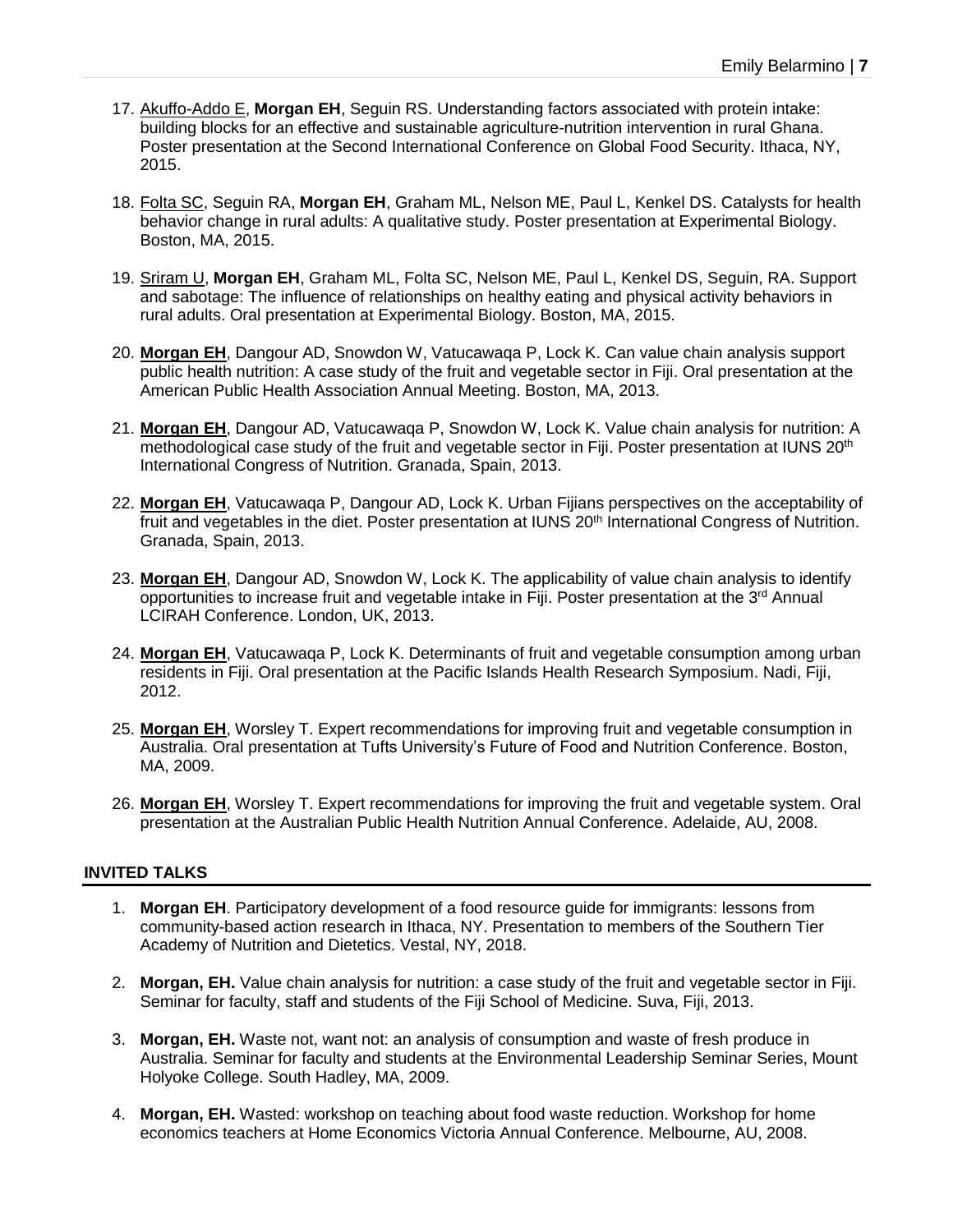- 5. **Morgan, EH.** The importance of fruit and vegetable consumption. Presentation to members of the Rotary Club of Box Hill Central. Melbourne, AU, 2008.
- 6. **Morgan, EH**, Worsley T. Opportunities for reversing the high waste low consumption paradigm for fruits and vegetables. Presentation to staff of Horticulture Australia Limited. Sydney, AU, 2008.
- 7. **Morgan, EH.** Recommendations for shifting away from the high waste low consumption paradigm for fruits and vegetables. Seminar for faculty, staff, and students in the Behavioural Epidemiology Group, Deakin University. Melbourne, AU, 2008.
- 8. **Morgan, EH.** New expert recommendations for improving fruit and vegetable consumption and minimizing waste. Presentation to dieticians and community health workers at the Just Add Fruit and Veg Forum hosted by the Australian Heart Foundation. Castlemaine, AU, 2008.
- 9. **Morgan, EH.** Expert recommendations for improving the fruit and vegetable system. Seminar for faculty, staff, and students at the Population Health Lunchtime Seminar Series, Deakin University. Melbourne, AU, 2008.
- 10. **Morgan, EH.** Planning for sustainable food systems. Presentation to staff at the Weekly Seminar Series of SGS Economics and Planning. Melbourne, AU, 2008.

#### **RESEARCH FUNDING**

| Pending       | Niles MT, Bertmann F, Morgan EH. Food systems and security during COVID-19. Johns<br>Hopkins Center for a Livable Future. Total award: \$16,161 (Co-I).                                                                                                                                                          |
|---------------|------------------------------------------------------------------------------------------------------------------------------------------------------------------------------------------------------------------------------------------------------------------------------------------------------------------|
| $2020 -$      | Niles MT, Bertmann F, Morgan EH. The food system and public health implications of<br>coronavirus: immediate impacts and long-term opportunities for resilience. Gund Institute<br>for Environment. Total award: \$10,000 (Co-I).                                                                                |
| $2019 - 2020$ | Morgan EH. Food Security and Diaper Need among Low-income Families with Young<br>Children in Vermont. USDA HATCH Experiment Station. Total award: \$10,000 (PI).                                                                                                                                                 |
| $2019 - 2020$ | <b>Morgan EH.</b> Assessing the relationship between dietary self-identity and fruit and<br>vegetable intake among university students. Office of the Vice President of Research -<br>UVM. Total award: \$3,000 (PI).                                                                                            |
| $2017 - 2018$ | <b>Morgan EH, Malik S, Myers M. Participatory development of a community food resource</b><br>guide for international newcomers in Ithaca, NY. US Alumni TIES Small Grant, Bureau of<br>Educational and Cultural Affairs of the US Department of State and World Learning. Total<br>award: \$6,898 (PI).         |
| $2011 - 2014$ | <b>Morgan EH.</b> Value chains for nutrition: the applicability of value chain approaches to<br>address low fruit and vegetable consumption in Fiji. PhD Fellowship, Leverhulme Centre<br>for Integrative Research on Agriculture and Health (LCIRAH). Full PhD tuition, stipend, and<br>£30,000 research funds. |
|               |                                                                                                                                                                                                                                                                                                                  |

### **TRAVEL FUNDING AND AWARDS**

- 2018 **Research Travel Grant** Cochrane South Africa, Cape Town, SA
- 2017 **Postdoc Travel Grant** Office of Postdoctoral Studies, Cornell University, Ithaca, NY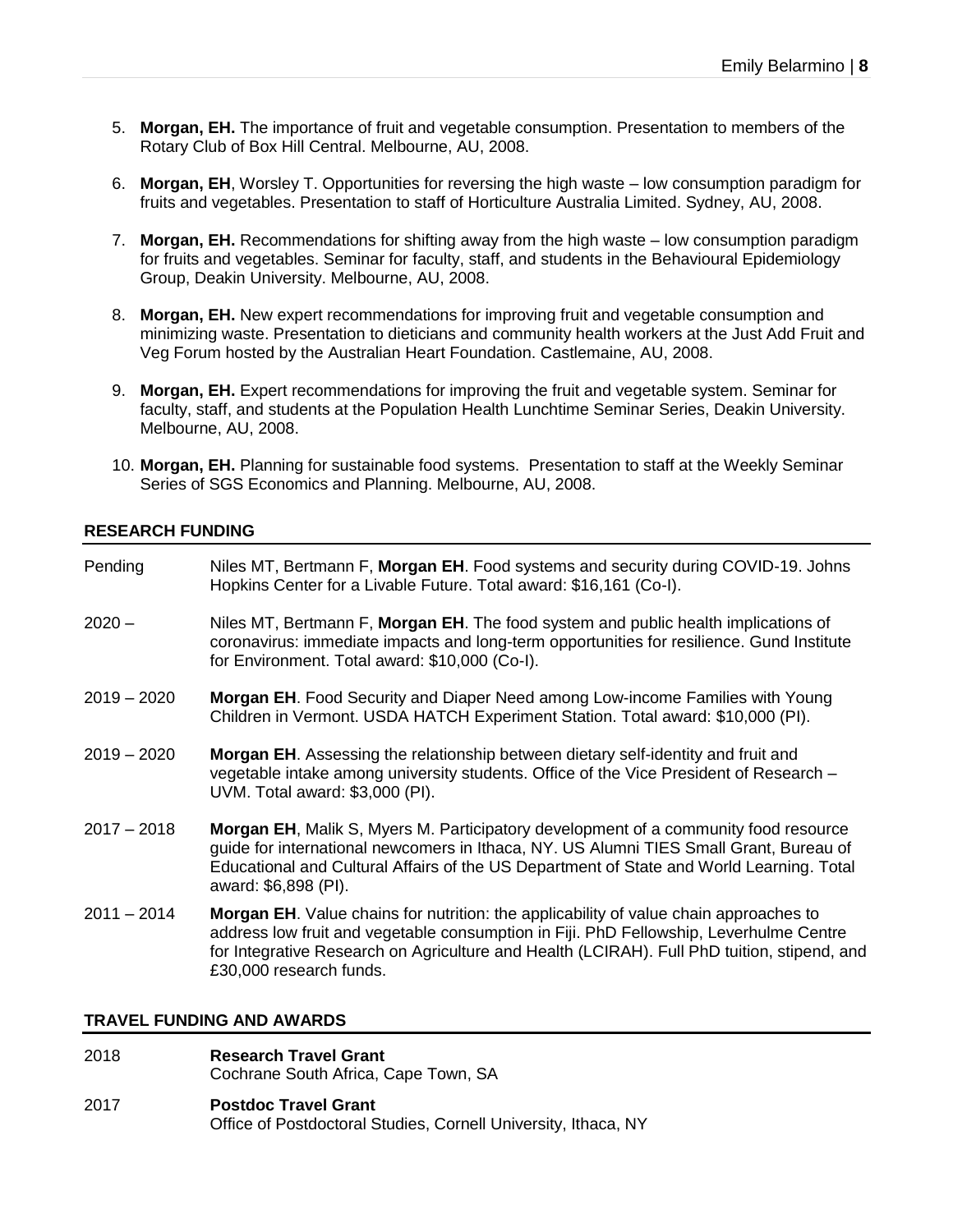| 2011          | <b>Academic Achievement Award</b><br>Public Health and Professional Degree Program, Tufts University, Boston, MA                                               |
|---------------|----------------------------------------------------------------------------------------------------------------------------------------------------------------|
| 2010          | <b>Environment Section Travel Grant</b><br>American Public Health Association Annual Meeting, Denver, CO                                                       |
| 2009          | <b>Internship Travel Grant</b><br>Tufts University Friedman School of Nutrition Science and Policy, Boston, MA                                                 |
| $2008 - 2010$ | Scholarship for Vegetarian and Plant-based Nutrition Studies (full MS tuition)<br>Tufts University Friedman School of Nutrition Science and Policy, Boston, MA |
| 2008          | <b>Emerging Leader</b><br>Healthy People, Prosperous Country Symposium, Adelaide, AU                                                                           |
| 2007          | <b>Fulbright Scholar</b><br>Australian-American Fulbright Commission, Melbourne, AU                                                                            |
| 2006          | Phi Beta Kappa (undergraduate honor society)<br>Mount Holyoke College, South Hadley, MA                                                                        |
| 2006          | Sally Montgomery Group Prize for Community-Based Learning<br>Mount Holyoke College, South Hadley, MA                                                           |
| 2006          | <b>Claire Bates Davidson Scholarship</b><br>Mount Holyoke College, South Hadley, MA                                                                            |
| 2006          | <b>Environmental Scholar Award</b><br>Mount Holyoke College, South Hadley, MA                                                                                  |
| 2005          | Bernice MacLean Award for Excellence in the Biological Sciences<br>Mount Holyoke College, South Hadley, MA                                                     |
| 2004          | Sarah Williston Scholar for Outstanding Academic Performance<br>Mount Holyoke College, South Hadley, MA                                                        |
| 2003          | Robert P. Sibley Prize for Promise in English Composition<br>Mount Holyoke College, South Hadley, MA                                                           |

# **TEACHING EXPERIENCE**

# **Graduate**

| 2014             | Principles and Practice of Public Health (PHP 1608), Seminar Leader<br>Faculty of Public Health and Policy, London School of Hygiene and Tropical Medicine,<br>London, UK                              |
|------------------|--------------------------------------------------------------------------------------------------------------------------------------------------------------------------------------------------------|
| 2014             | <b>Nutrition Related Chronic Diseases (EPH 2442), Seminar Leader</b><br>Faculty of Epidemiology and Population Health, London School of Hygiene and Tropical<br>Medicine, London, UK                   |
| 2010             | Determinants of US Food Policy (NUTR 303), Teaching Assistant<br>Friedman School of Nutrition Science and Policy, Tufts University, Boston, MA                                                         |
| Undergraduate    |                                                                                                                                                                                                        |
| $2020 -$ Present | <b>Nutrition for Global Health (NFS 295), Instructor</b><br>Department of Nutrition and Food Sciences, University of Vermont, Burlington, VT<br>13 students, including two graduate students (SP 2020) |

2019 – Present **Farm to Table: Our Contemporary Food System (NFS 073)**, Instructor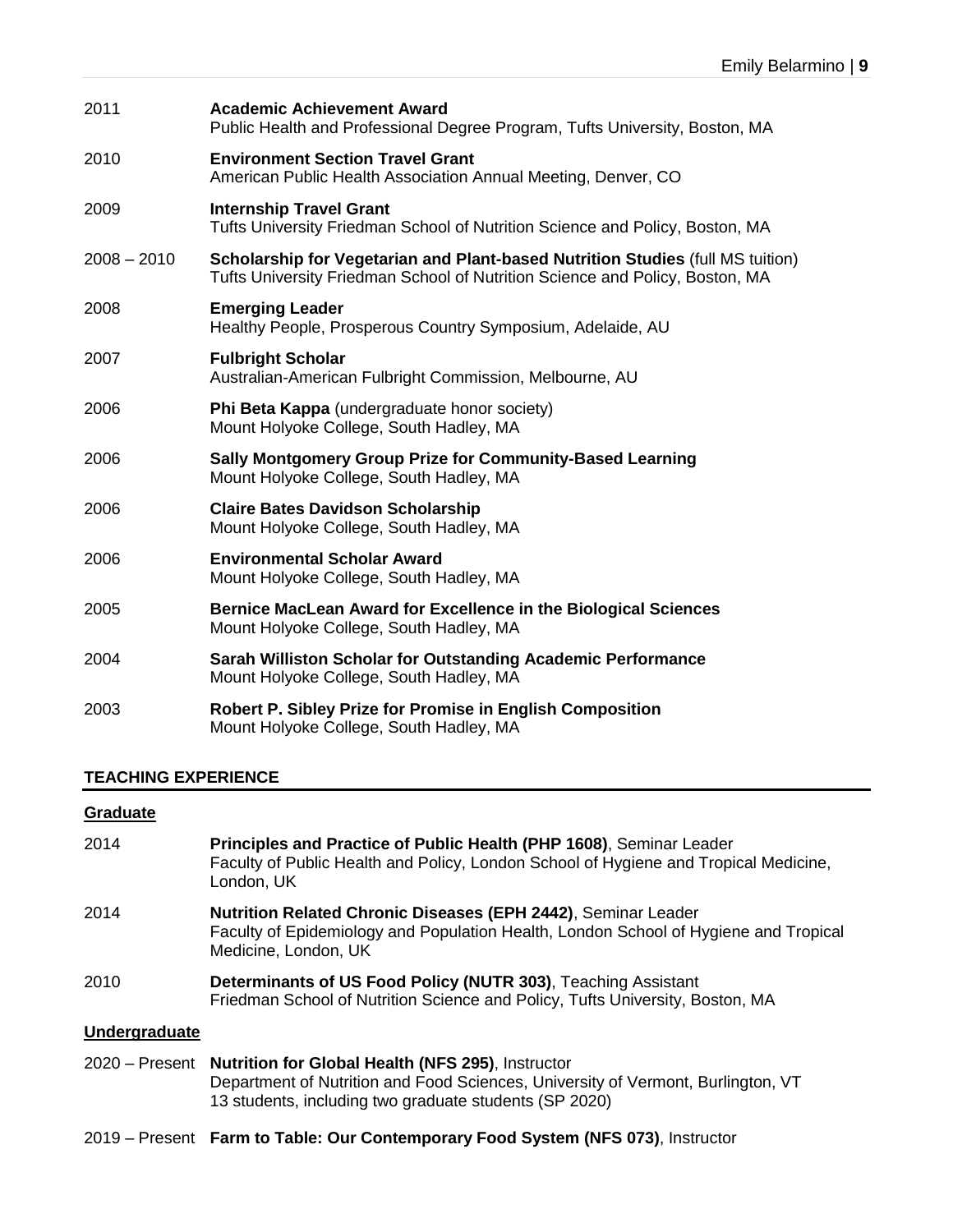Department of Nutrition and Food Sciences, University of Vermont, Burlington, VT 100 students (FA 2019)

- 2015 2018 **Introduction to Public Health (NS 1600)**, Teaching Associate (2015 2017), Lecturer (2018) Division of Nutritional Sciences, Cornell University, Ithaca, NY 37 – 52 students
- 2015 2017 **Teaching Apprenticeship (NS 4030)**, Teaching Associate Division of Nutritional Sciences, Cornell University, Ithaca, NY 5-9 students
- 2005 **Environmental Science (ENVST 200)**, Teaching Assistant Department of Earth and Environment, Mount Holyoke College, South Hadley, MA

#### **Elementary**

2006 – 2007 **Fifth Grade**, Teacher San Jeronimo Bilingual School, Cofradía, Honduras

#### **MENTORING AND ACADEMIC TRAINEES AT THE UNIVERSITY OF VERMONT**

#### **Undergraduate advisees**

- 2019 2020 10 Dietetics, Nutrition, and Food Sciences/Nutrition and Food Sciences majors, University of Vermont
- SP 2019 10 Dietetics, Nutrition, and Food Sciences/Nutrition and Food Sciences majors, University of Vermont

#### **Masters students**

- 2020 Present Katie Robertson, Thesis Committee Member, Food Systems, University of Vermont
- 2019 Present Bridget Clark, Advisor and Thesis Committee Chair, Nutrition and Food Sciences, University of Vermont
- 2019 Emily Barbour, Thesis Committee Member, Food Systems, University of Vermont

#### **Undergraduate Honors College students**

- 2019 Present Katie Schlepphorst, Thesis Committee Chair, Nutrition and Food Sciences, University of Vermont
- 2019 Present Sarah Geller, Thesis Committee Chair, Dietetics, Nutrition, and Food Sciences, University of Vermont
- 2019 Renee Hamblin, Thesis Committee Member, Food Systems, University of Vermont

#### **Other undergraduate research students**

- 2019 Present Sydney Brouse, Food Systems, University of Vermont
- 2019 Present Reilly Donahue, Dietetics, Nutrition, and Food Sciences, University of Vermont
- 2019 2020 Catherine Pellegrini, Health Sciences, University of Vermont
- 2019 Lauren Lipari**,** Dietetics, Nutrition, and Food Sciences, University of Vermont
- 2019 Britt Richardson, Dietetics, Nutrition, and Food Sciences, University of Vermont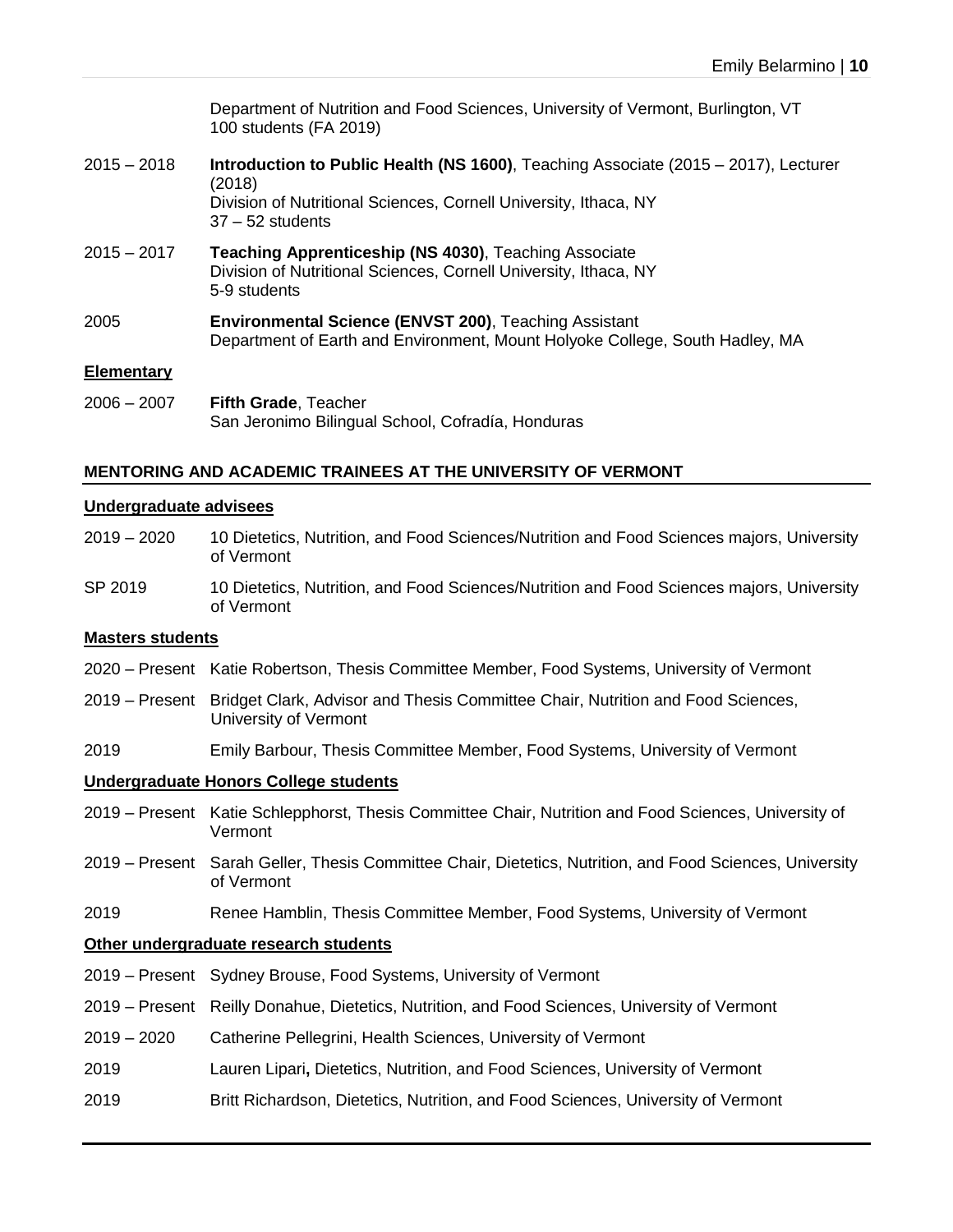# **SERVICE**

## **Professional**

2020 – **Editorial Board**

Journal of Healthy Eating and Active Living (2020 – Present)

# 2019 – **Committee Member**

World Vision US – Food Systems Strengthening Innovation Challenge Review Committee (2019)

# 2013 – **Journal Review (Ad hoc Reviewer)**

Appetite (2017, n = 1), BMC Systematic Reviews (2020, n = 1), Critical Public Health (2019; n = 2), Fiii Journal of Public Health (2016, n = 1). Global Food Security (2020, n = 1), Health Education and Behavior (2019;  $n = 3$ ), Health Policy and Planning (2016,  $n = 1$ ), Journal of School Nursing (2013,  $n = 1$ ; 2014,  $n = 1$ ; 2015,  $n = 1$ ; 2019,  $n = 1$ ), Nutrition Journal (2018,  $n = 1$ ), Public Health Nutrition (2019,  $n = 1$ ; 2020,  $n = 1$ ), Qualitative Health Research (2019,  $n = 2$ )

# 2016 – **Grant Review (Ad hoc Reviewer)**

California State University Agricultural Research Institute (2018), Netherlands Organization for Scientific Research Council for Earth and Life Sciences (2016)

# 2019 – **Conference Abstract Review (Ad hoc Reviewer)**

American Public Health Association Annual Meeting International Health Program (2019), American Public Health Association Annual Meeting Food and Nutrition Program (2019)

## 2013 – **Other Reviews (Ad hoc Reviewer)**

Food and Environment Working Group of the American Public Health Association Annual Meeting Travel Grant Review (2013), Leveraging Agriculture for Nutrition in South Asia (LANSA) Working Paper Review (2015)

## **University of Vermont**

2019 – Present Admissions Committee, Food Systems Graduate Program

## 2019 – Present **Guest Lecturer**

- Food Systems, Science, and Policy (FS 340, graduate, Spring 2020)
- Food Systems Graduate Issues and Solutions Seminar (FS 395, graduate, Spring 2020)
- Community Development and Applied Economics Graduate Seminar (CDAE 392, graduate, Fall 2019)
- Food Systems Seminar II (FS 193, undergraduate, Fall 2019)

# **Cornell University**

# 2014 – 2018 **Guest Lecturer**

- Nutrition and Health: Issues, Outlooks, and Opportunities (NS 1200, undergraduate, Spring 2018)
- Research in Human Nutrition and Health (NS 3980, undergraduate honors program, Fall 2017, Fall 2018)
- Introduction to Public Health (NS 1600, undergraduate, Fall 2014)

# 2015 – 2017 **English Language Ambassador and Speaking Group Leader**

English Language Support Office, Cornell University, Ithaca, NY

2017 **Judge**, Nutritional Sciences Graduate Student Organization Spring Symposium Division of Nutritional Sciences, Cornell University, Ithaca, NY